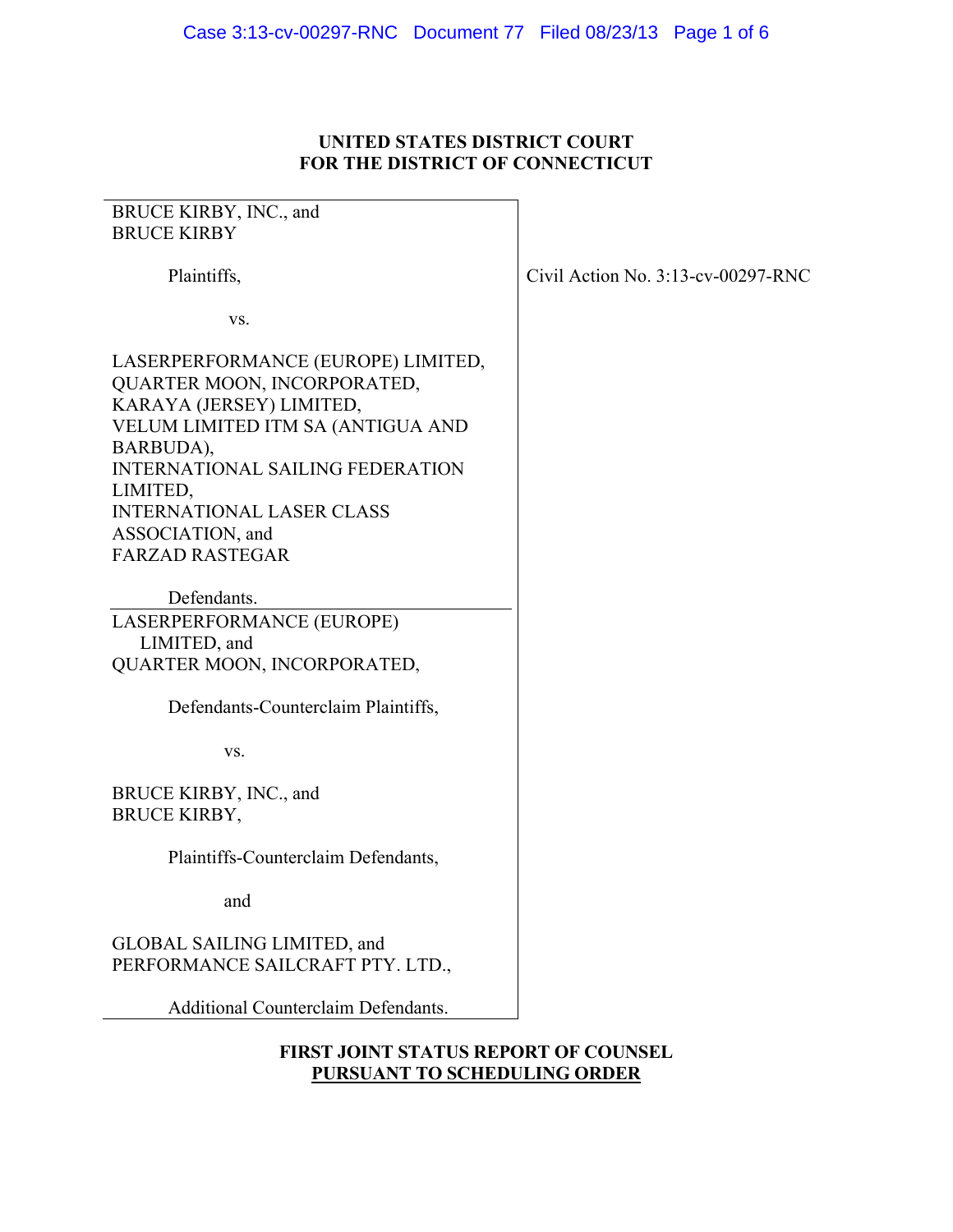#### Case 3:13-cv-00297-RNC Document 77 Filed 08/23/13 Page 2 of 6

 Pursuant to the Scheduling Order of July 29, 2013 (Dkt. 64.), the parties hereby submit the First Joint Status Report of Counsel to the Court.

#### **A. STATUS OF THE CASE**

Plaintiffs Bruce Kirby and Bruce Kirby, Inc. (hereinafter "Kirby" or "Plaintiffs") filed their First Amended Complaint (Dkt. 23) on April 30, 2013. Defendant International Laser Class Association (hereinafter "ILCA") filed an Answer (Dkt. 51) on July 2, 2013. On June 12, 2013, Defendants LaserPerformance (Europe) Limited (hereinafter "LP Europe") and Quarter Moon, Incorporated (hereinafter "Quarter Moon") filed an Answer and Counterclaims (Dkt. 40) against Kirby and Counterclaim Defendants Global Sailing Limited (hereinafter "GSL") and Performance Sailcraft PTY. Ltd. (hereinafter "PSPL"). Kirby filed an Answer (Dkt. 57) to LP Europe and Quarter Moon's Counterclaims on July 15, 2013. GSL and PSPL have not been served or appeared and have not responded to LP Europe and Quarter Moon's Counterclaims. Counterclaim plaintiffs LP Europe and Quarter Moon have requested waivers of service from GSL and PSPL under Rule 4 (d) and the period for return of the waivers has lapsed. Accordingly, LP Europe and Quarter Moon will pursue formal service in accordance with Rule 4 and will ask the Court to assess costs against GSL and PSPL.

#### **1. Pending or Anticipated Motions**

#### *i. Pending Motions*

 Defendants Karaya (Jersey) Limited (hereinafter "Karaya") and Velum Limited ITM SA (Antigua and Barbuda) (hereinafter "Velum") filed motions to dismiss asserting lack of personal jurisdiction and failure to state a claim (Dkt. 38). Defendant Farzad Rastegar (hereinafter "Rastegar") filed a motion to dismiss for failure to state a claim (Dkt. 39). These motions are fully briefed (Dkts. 38-1, 39-1). Defendant International Sailing Federation Limited (hereinafter "ISAF")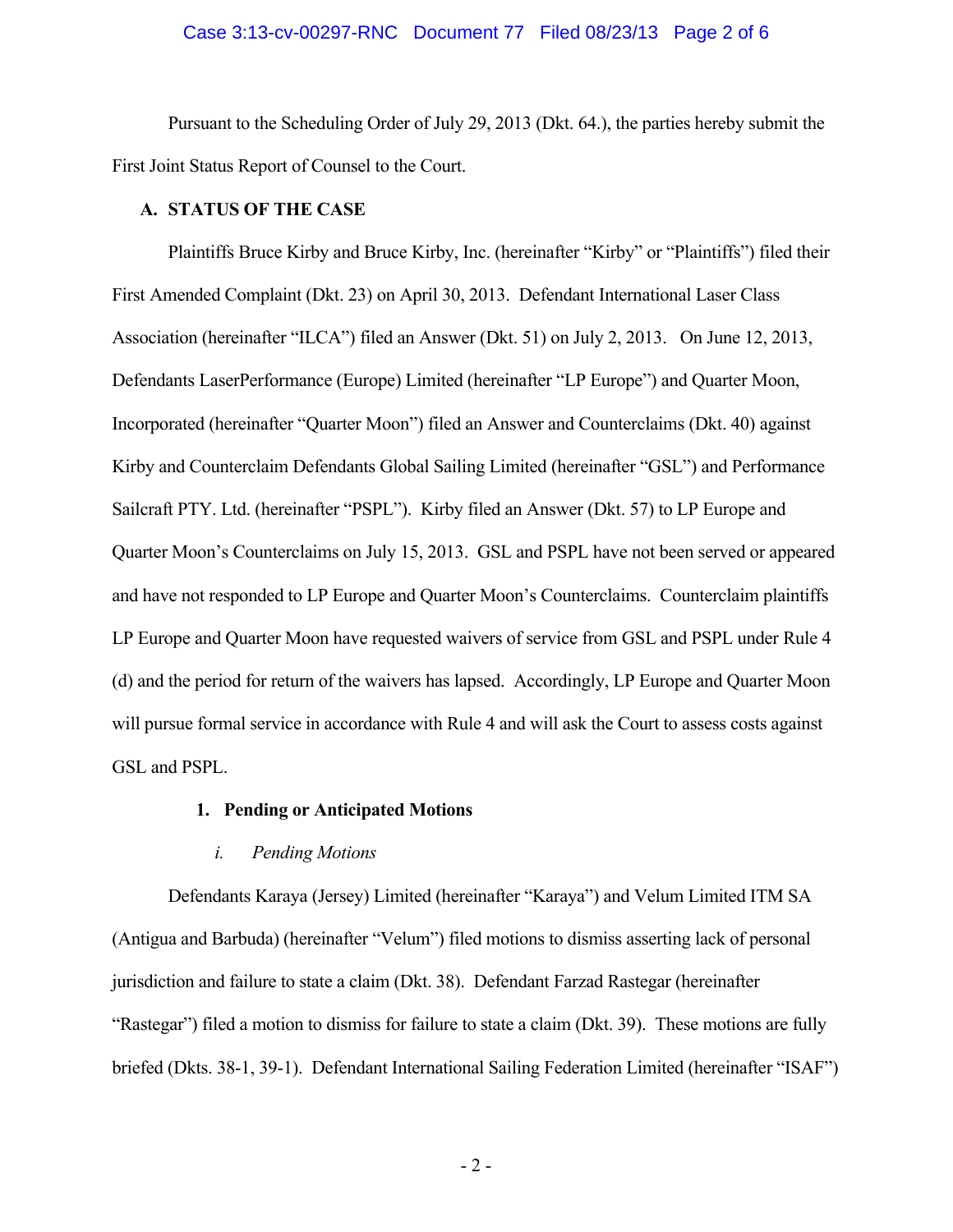## Case 3:13-cv-00297-RNC Document 77 Filed 08/23/13 Page 3 of 6

filed a Motion to Dismiss asserting a lack of personal jurisdiction and failure to state a claim (Dkt. 63). Plaintiffs' opposition was filed on August 22, 2013 (Dkt. XX) and ISAF's Reply Brief is due on September 5, 2013.

#### *ii. Anticipated Motions*

 The undersigned parties do not anticipate filing any motions at this time. Counterclaim Defendants GSL and PSPL have not been served or appeared – the undersigned parties are not aware of what motions those parties anticipate filing.

## **2. Circumstances Interfering with Scheduling Order**

 At this time the parties do not anticipate any circumstances that would potentially interfere with the parties' compliance with the Scheduling Order.

#### **3. Statement of Discovery Already Taken**

 All of the parties except Counterclaim Defendants GSL and PSPL have submitted Initial Disclosures. None of the parties have served discovery requests as of the filing of this Joint Status Report. Kirby is preparing to serve discovery requests on Defendants.

# *i. Depositions Taken by Each Party*

None of the parties have taken any depositions as of the filing of this Joint Status Report.

# *ii. Specific Discovery Remaining to be Completed*

 Since substantially all discovery remains to be completed, the parties have no specific topics of pending discovery to highlight in this Joint Status Report.

# **B. INTEREST IN REFERRAL FOR SETTLEMENT PURPOSES**

 ISAF is willing to refer this matter for settlement purposes to a United States Magistrate Judge or the District Court's Special Masters Program.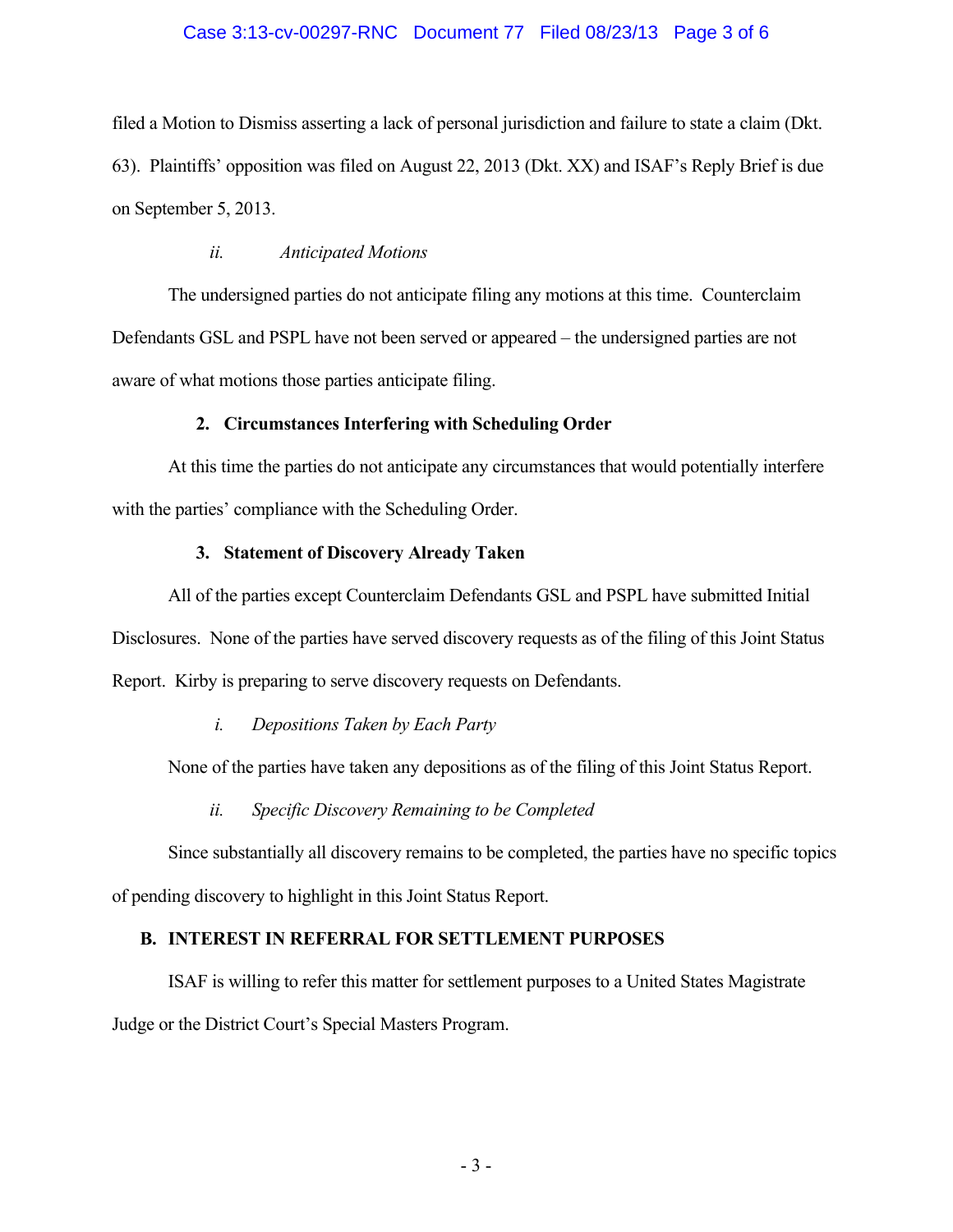# Case 3:13-cv-00297-RNC Document 77 Filed 08/23/13 Page 4 of 6

 ILCA will agree to participate in mediation before a Magistrate or a Special Master once all parties have joined the litigation.

At this time, none of the other parties are interested in referral for settlement purposes to a

United States Magistrate Judge or the District Court's Special Masters Program.

# **C. CONSENT TO TRIAL BEFORE MAGISTRATE JUDGE**

The parties have not consented to either a jury trial or a bench trial before a Magistrate

Judge.

## **D. ESTIMATED LENGTH OF TRIAL**

The parties estimate that the trial will last two weeks.

Respectfully submitted,

August 23, 2013 */s/ Wesley W. Whitmyer, Jr.*  Wesley W. Whitmyer, Jr., ct03509 Andy I. Corea, ct25925 Brian L. Repper, ct28225 ST. ONGE STEWARD JOHNSTON & REENS LLC 986 Bedford Street Stamford, Connecticut 06905-5619 Telephone: (203) 324-6155 Facsimile: (203) 327-1096 Email: wwhitmyer@ssjr.com; acorea@ssjr.com; litigation@ssjr.com

ATTORNEYS FOR PLAINTIFFS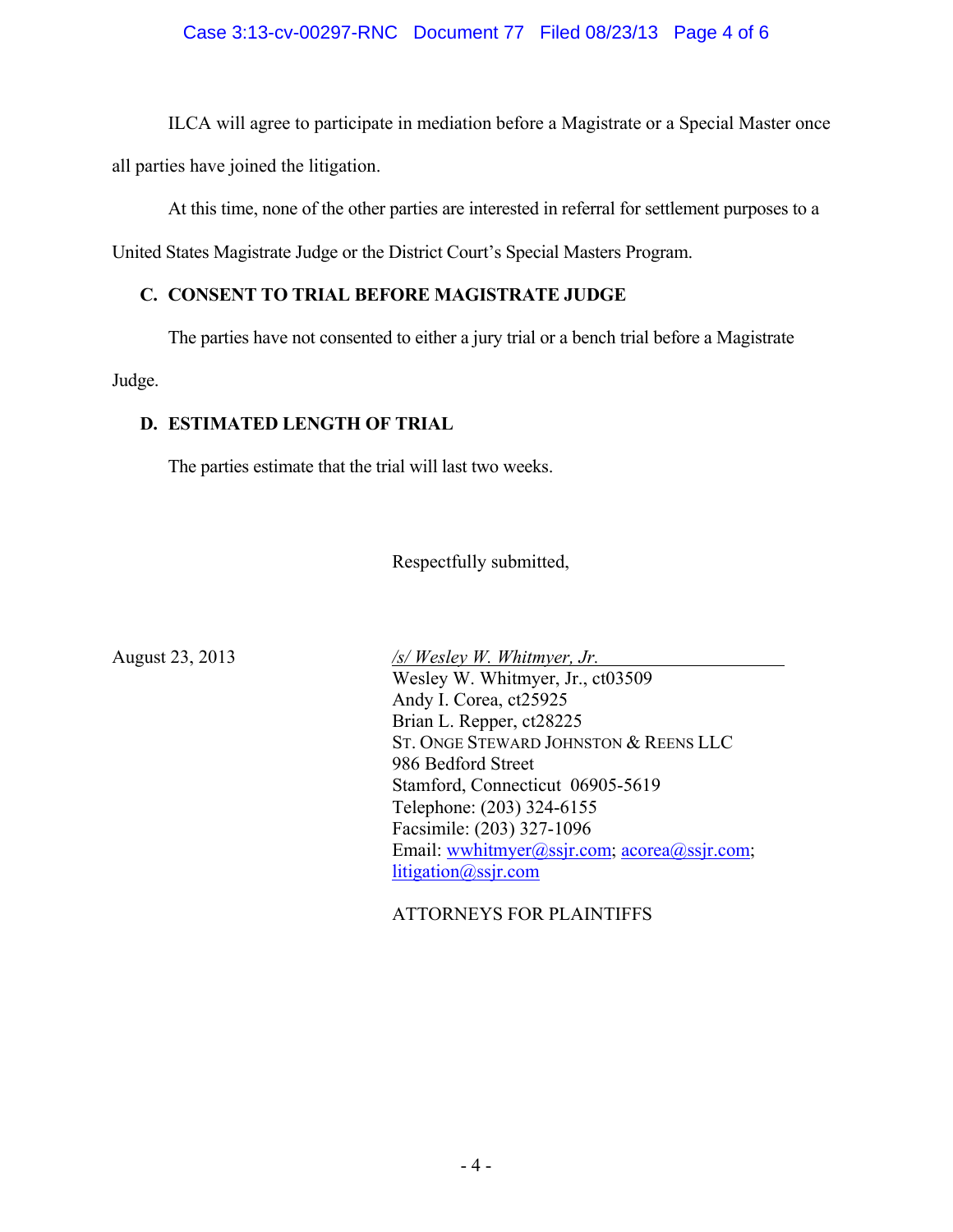*/s/ Turner P. Smith* 

 Turner P. Smith Curtis, Mallet-Prevost, Colt & Mosle LLP 101 Park Avenue New York, NY 10178 Telephone: (212) 696-6121 Facsimile: (917) 368-8821 Email: tsmith@curtis.com

ATTORNEY FOR DEFENDANTS LASERPERFORMANCE (EUROPE) LIMITED, QUARTER MOON, INCORPORATED, KARAYA (JERSEY) LIMITED, VELUM LIMITED ITM SA (ANTIGUA AND BARBUDA), AND FARZAD RASTEGAR

*/s/ Judith A. Lockhart* 

Judith A. Lockhart CARTER LEDYARD & MILBURN LLP Two Wall Street New York, NY 10005 212-732-3200 Email: lockhart@clm.com

ATTORNEY FOR DEFENDANT INTERNATIONAL SAILING FEDERATION LIMITED

*/s/ Kevin C. Cain*  Kevin C. Cain, Esq. (#550055) ZIZIK, POWERS, O'CONNELL, SPAULDING & LAMONTAGNE, P.C. 690 Canton Street, Suite 306 Westwood, MA 02090 (781) 320-5441 Email: kcain@zizikpowers.com

ATTORNEY FOR DEFENDANT INTERNATIONAL LASER CLASS ASSOCIATION